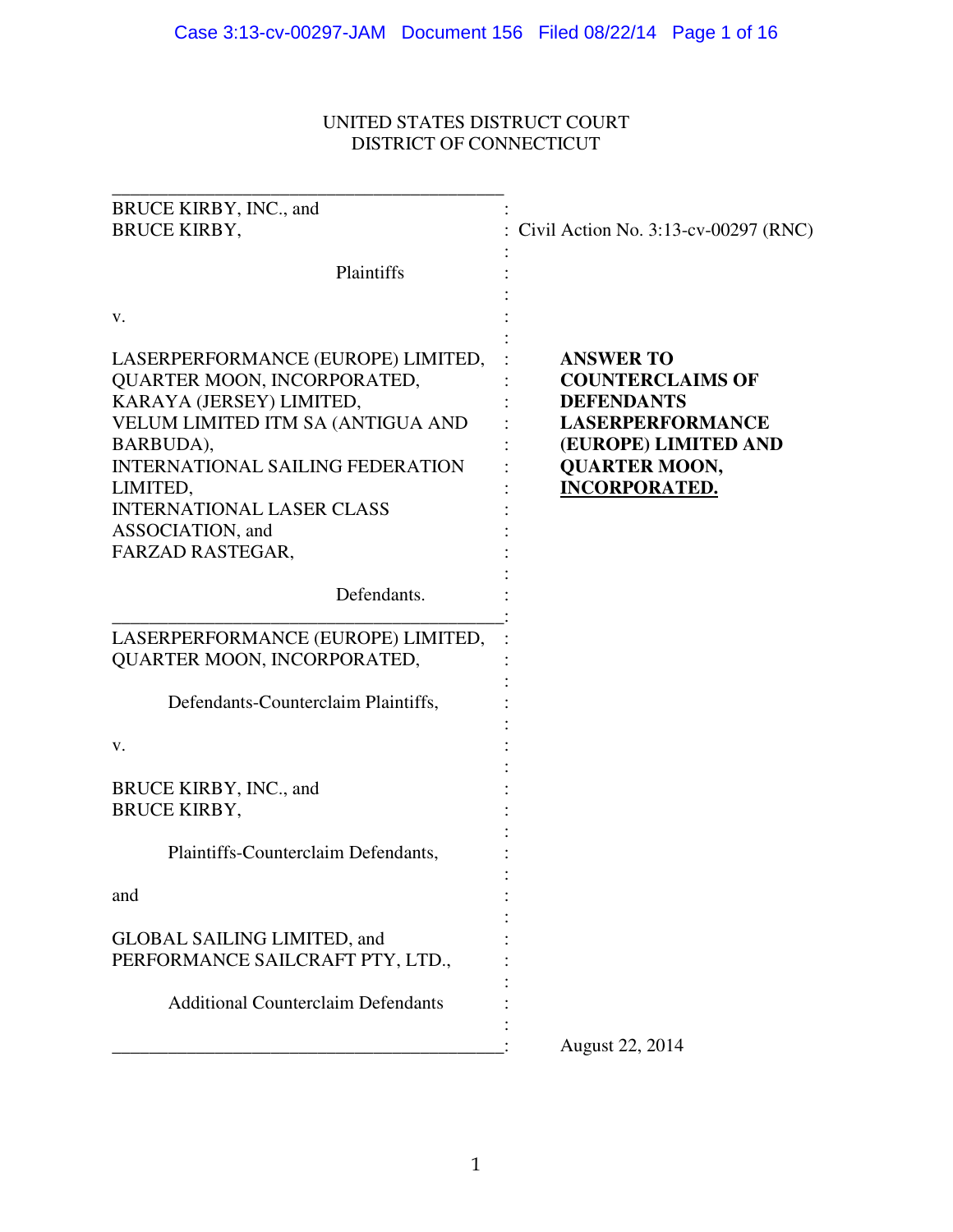Counterclaim Defendant, Performance Sailcraft Pty. Ltd. ("PSA"), as and for its answer to the Counterclaims propounded by LaserPerformance (Europe) Limited ("LaserPerformance") and Quarter Moon, Incorporated ("Quarter Moon") (collectively, the "Counterclaim Plaintiffs"), states as follows:

#### **ANSWER**

 PSA denies the allegations in the Counterclaims and responds as follows to Counterclaim Plaintiffs' numbered paragraphs:

## **As To "Parties"**

 1. Deny knowledge or information sufficient to form a belief as to the truth of the allegations in paragraph 1 of the counterclaims.

 2. Deny knowledge or information sufficient to form a belief as to the truth of the allegations in paragraph 2 of the counterclaims.

 3. Deny knowledge or information sufficient to form a belief as to the truth of the allegations in paragraph 3 of the counterclaims.

 4. Deny knowledge or information sufficient to form a belief as to the truth of the allegations in paragraph 4 of the counterclaims.

 5. Deny knowledge or information sufficient to form a belief as to the truth of the allegations in paragraph 5 of the counterclaims.

6. Admitted that PSA is an Australian corporation organized and operating under the laws of Australia, having a principal place of business at 2 Catamaran Road, Fountaindale NSW 2258, Australia. Otherwise denied.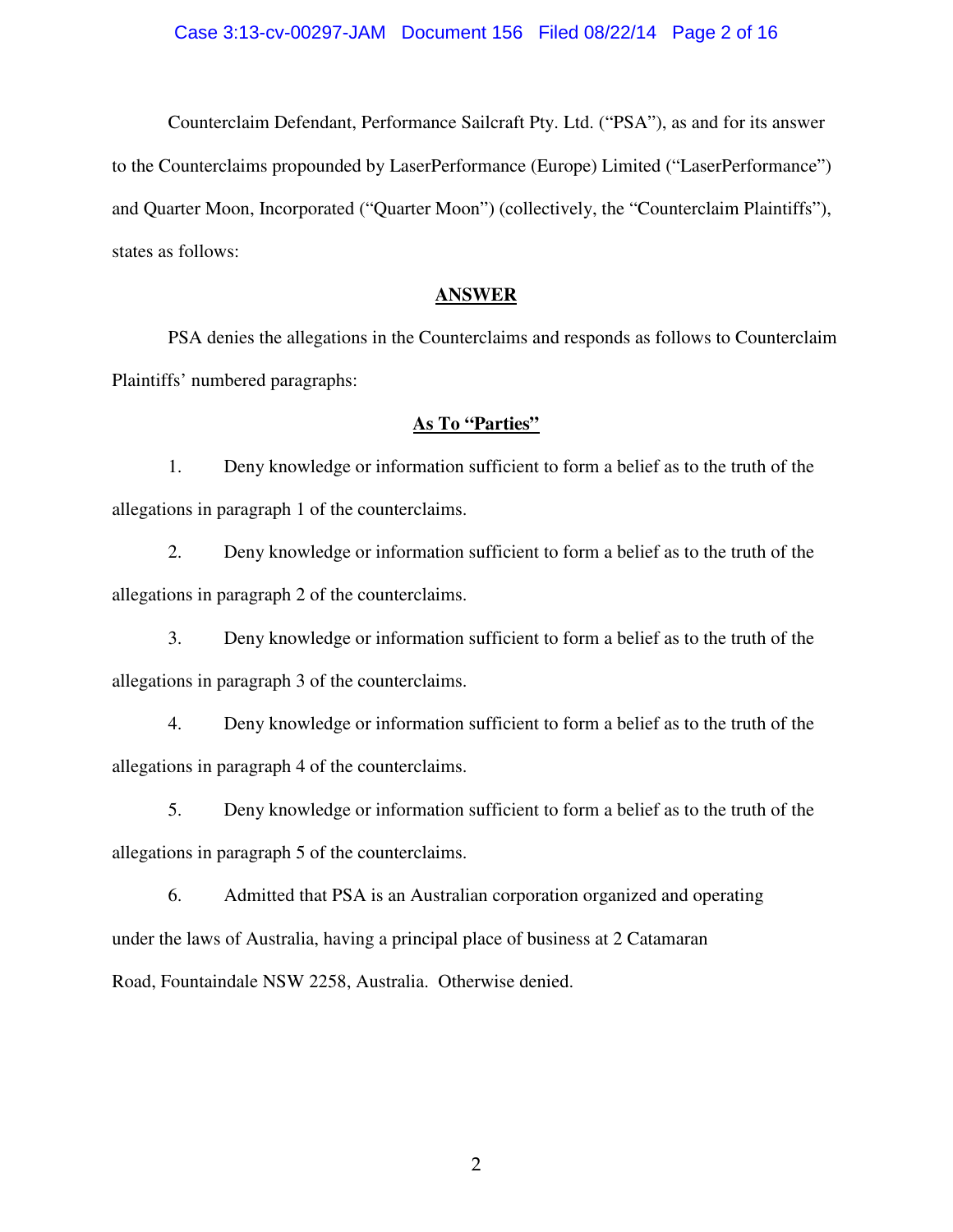### **As To "Jurisdiction and Venue"**

 7. The allegations contained in paragraph 7 of the complaint purport to state conclusions of law, as to which no which no response is required.

 8. Deny the allegations contain in paragraph 8 except to admit that Defendants purport to assert jurisdiction under Conn. Gen. Stat. § 33-929.

 9. Deny the allegations contain in paragraph 9 except to admit that Defendants purport to purport to assert jurisdiction under 28 U.S.C. §§ 2201 and 2202.

 10. The allegations contained in paragraph 10 of the complaint purport to state conclusions of law, as to which no which no response is required.

## **As To "Foreign Law"**

 11. Deny knowledge or information sufficient to form a belief as to the truth of the allegations in paragraph 11 of the counterclaims.

## **As To "Factual Background"**

 12. Refer to the July 11, 1983 license agreement between Kirby, BKI and Brook Shaw Motor Services Ltd. (the "1983 Builder Agreement") for its contents.

 13. Deny knowledge or information sufficient to form a belief as to the truth of the allegations in paragraph 13 of the counterclaims.

 14. Deny knowledge or information sufficient to form a belief as to the truth of the allegations in paragraph 14 of the counterclaims.

 15. Refer to the August 30, 1995 Agreement Amending License between BKI and Performance Sailcraft Europe Limited for its contents.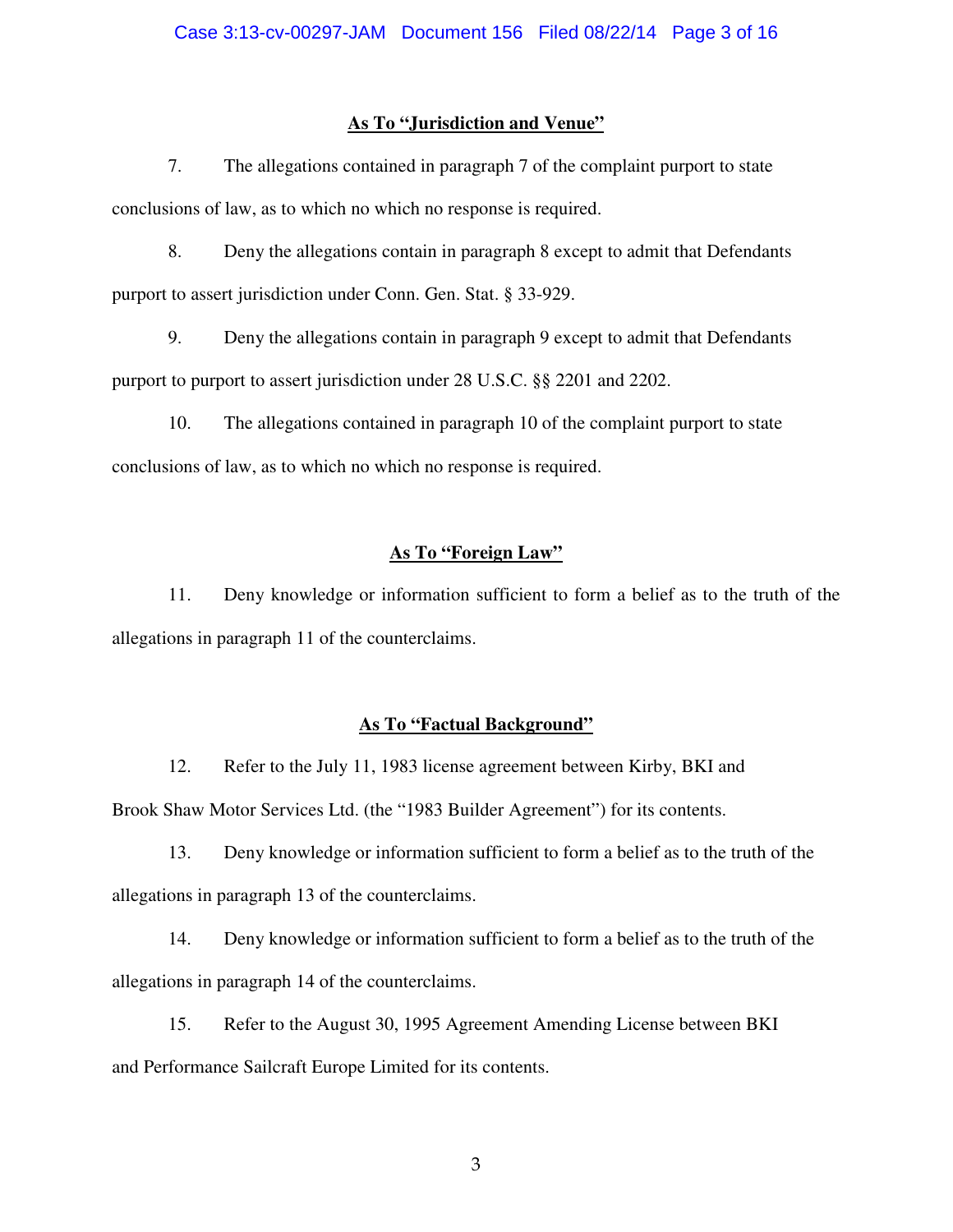## **As To "The 1989 Builder Agreement"**

16. Refer to the March 31, 1989 license agreement between Kirby, BKI and PY Small Boat, Inc. (the "1989 Builder Agreement") for its contents

 17. Deny knowledge or information sufficient to form a belief as to the truth of the allegations in paragraph 17 of the counterclaims.

## **As To "The LASER Trademark Owners"**

 18. Deny knowledge or information sufficient to form a belief as to the truth of the allegations in paragraph 18 of the counterclaims.

 19. Deny knowledge or information sufficient to form a belief as to the truth of the allegations in paragraph 19 of the counterclaims.

## **As To "The 1983 ISAF Agreement"**

 20. Refer to the November 1983 Agreement among Kirby, BKI, the International Yacht Racing Union, the International Laser Class Association, IYRU Holdings Limited and Laser International Holdings (1983) Limited (the "ISAF Agreement") for its Contents.

 21. Deny knowledge or information sufficient to form a belief as to the truth of the allegations in paragraph 21 of the counterclaims.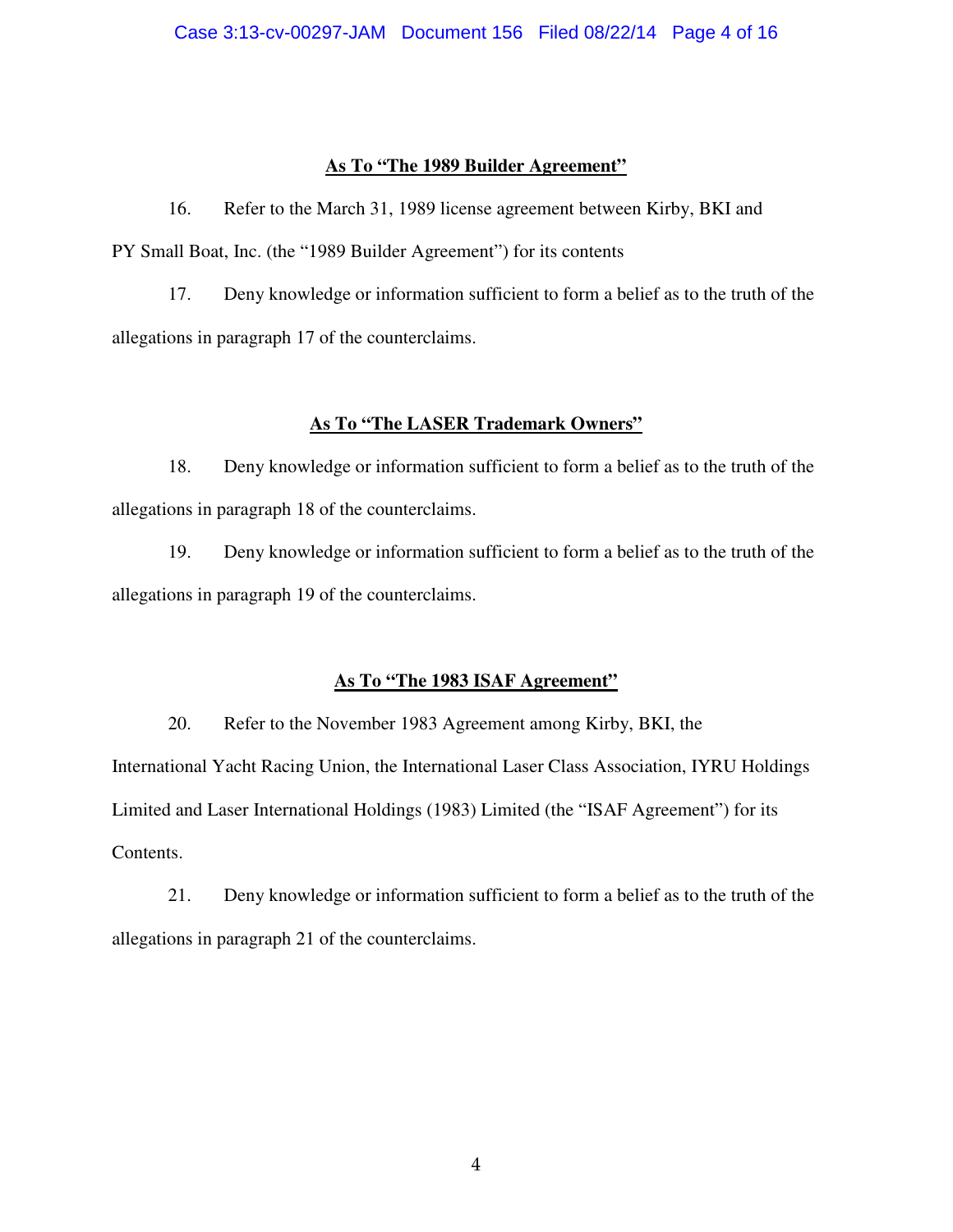## **As To "ISAF Plaques"**

 22. Deny knowledge or information sufficient to form a belief as to the truth of the allegations in paragraph 22 of the counterclaims.

 23. Deny knowledge or information sufficient to form a belief as to the truth of the allegations in paragraph 23 of the counterclaims.

## **As To "Global Sailing and PSA"**

24. PSA denies the allegations in paragraph 24 of the counterclaims.

25. PSA denies the allegations in paragraph 25 of the counterclaims.

## **As To "Kirby, BKI, Global Sailing and PSA's Scheme To**

## **Destroy LaserPerformance And Quarter Moon**

26. PSA denies the allegations in paragraph 26 of the counterclaims.

 27. Deny knowledge or information sufficient to form a belief as to the truth of the allegations in paragraph 27 of the counterclaims.

 28. Deny knowledge or information sufficient to form a belief as to the truth of the allegations in paragraph 28 of the counterclaims.

 29. Deny knowledge or information sufficient to form a belief as to the truth of the allegations in paragraph 29 of the counterclaims.

 30. Deny knowledge or information sufficient to form a belief as to the truth of the allegations in paragraph 30 of the counterclaims.

 31. Deny knowledge or information sufficient to form a belief as to the truth of the allegations in paragraph 31 of the counterclaims.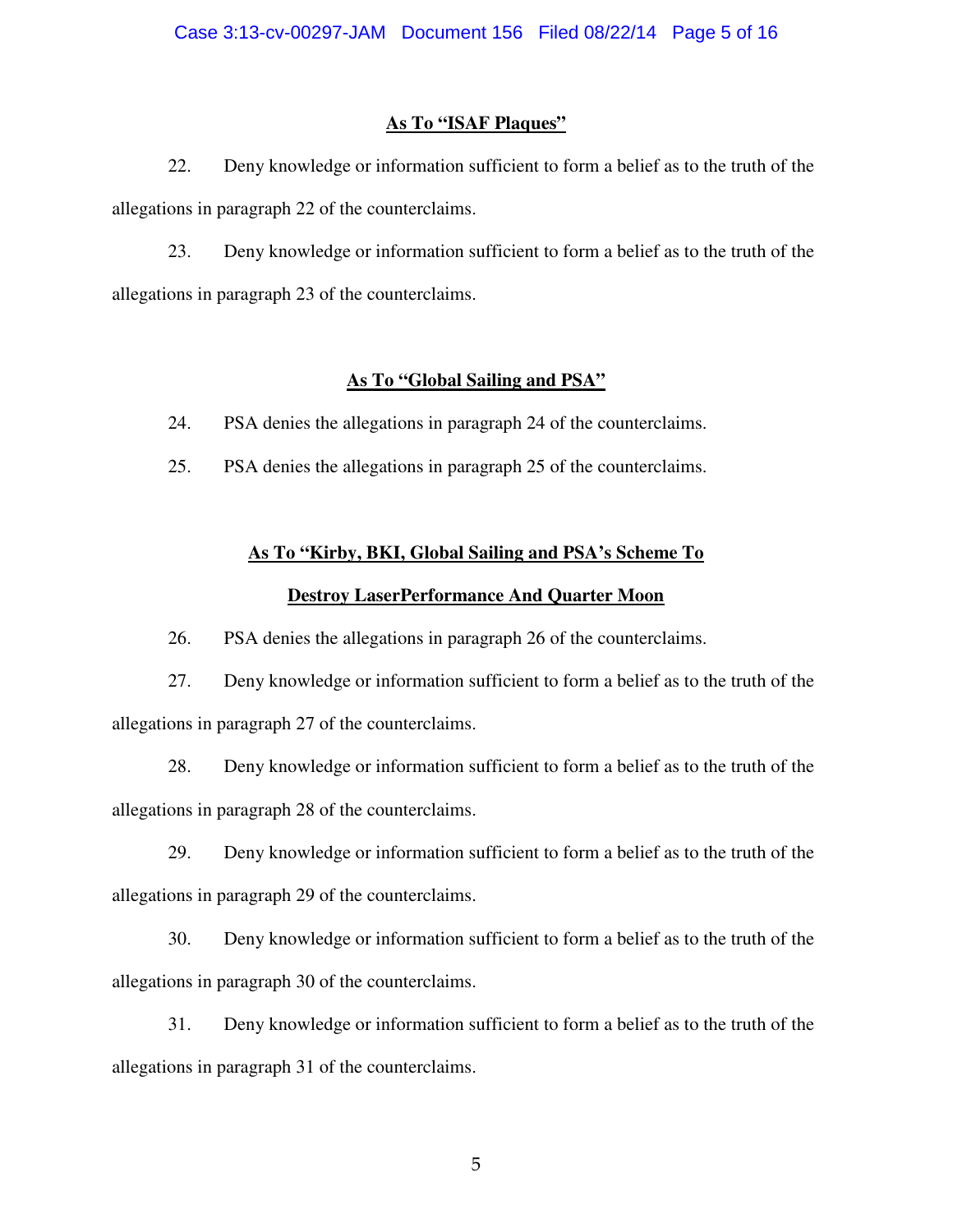#### Case 3:13-cv-00297-JAM Document 156 Filed 08/22/14 Page 6 of 16

 32. Deny knowledge or information sufficient to form a belief as to the truth of the allegations in paragraph 32 of the counterclaims.

 33. Deny knowledge or information sufficient to form a belief as to the truth of the allegations in paragraph 33 of the counterclaims.

34. PSA denies the allegations in paragraph 34 of the counterclaims.

 35. Deny knowledge or information sufficient to form a belief as to the truth of the allegations in paragraph 35 of the counterclaims.

 36. Deny knowledge or information sufficient to form a belief as to the truth of the allegations in paragraph 36 of the counterclaims.

37. PSA denies the allegations in paragraph 37 of the counterclaims.

38. Deny knowledge of information sufficient to form a belief as to the truth of the allegations in paragraph 38 of the counterclaims.

 39. Deny knowledge or information sufficient to form a belief as to the truth of the allegations in paragraph 39 of the counterclaims.

 40. Deny knowledge or information sufficient to form a belief as to the truth of the allegations in paragraph 40 of the counterclaims.

 41. Deny knowledge or information sufficient to form a belief as to the truth of the allegations in paragraph 41 of the counterclaims.

 42. Deny knowledge or information sufficient to form a belief as to the truth of the allegations in paragraph 42 of the counterclaims.

43. PSA denies the allegations in paragraph 43 of the counterclaims.

44. PSA denies the allegations in paragraph 44 of the counterclaims.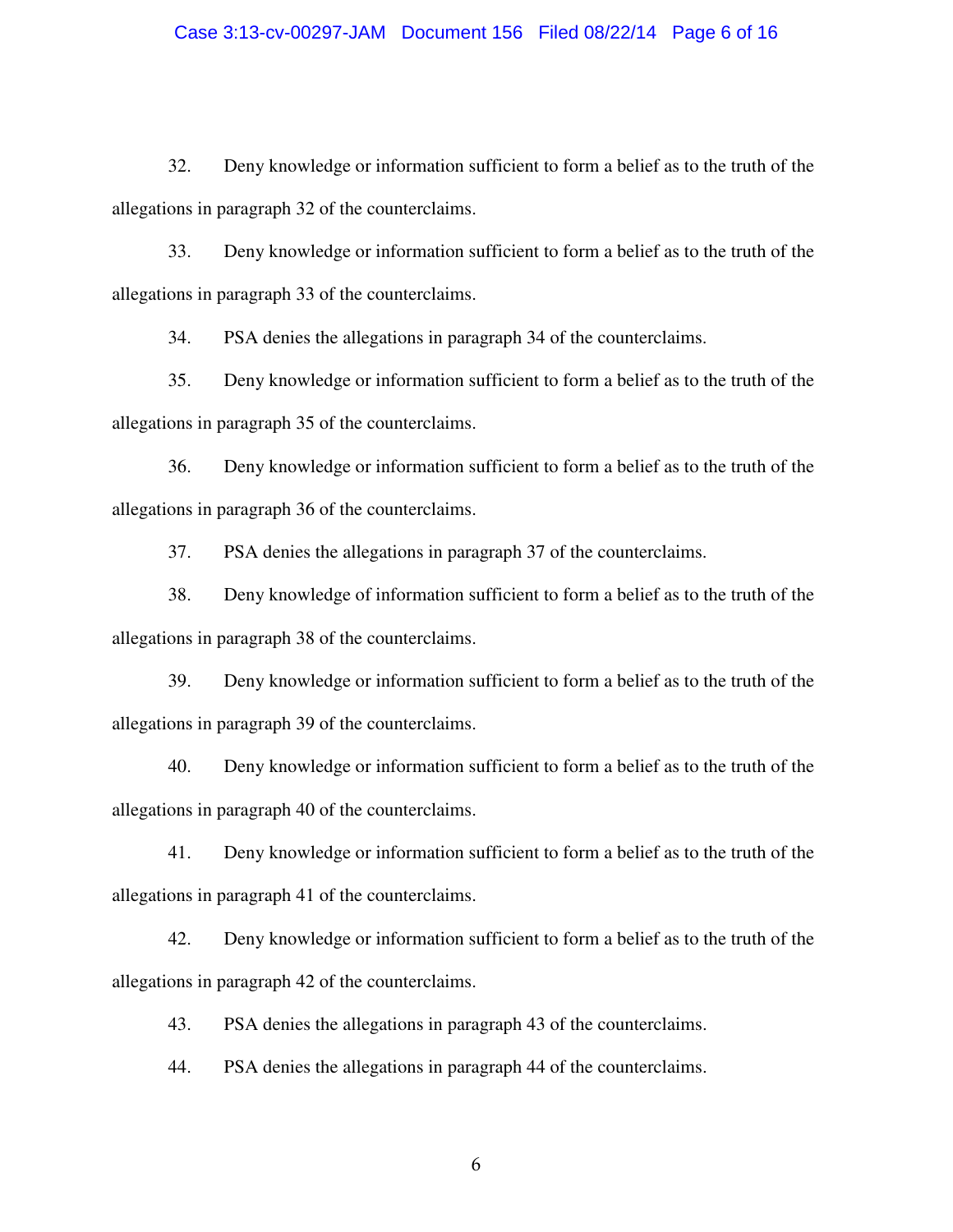#### Case 3:13-cv-00297-JAM Document 156 Filed 08/22/14 Page 7 of 16

 45. Deny knowledge or information sufficient to form a belief as to the truth of the allegations in paragraph 45 of the counterclaims.

 46. Admitted that Kirby and BKI commenced the present lawsuit in April 2013 with Mr. Whitmeyer as their attorney and that the complaint asserts claims of trademark infringement and breach of the Builder Agreements, otherwise denied.

#### **As To "The End Game: "The Kirby Torch""**

47. PSA denies the allegations in paragraph 47 of the counterclaims.

48. PSA denies the allegations in paragraph 48 of the counterclaims.

49. PSA denies the allegations in paragraph 49 of the counterclaims.

50. PSA denies the allegations in paragraph 50 of the counterclaims.

51. PSA denies the allegations in paragraph 51 of the counterclaims.

#### **As To "Kirby Revealed The Construction Manual To The**

#### **Public In Violation Of His Agreement To Keep It Confidential**

 52. Deny knowledge or information sufficient to form a belief as to the truth of the allegations in paragraph 52 of the counterclaims.

 53. Deny knowledge or information sufficient to form a belief as to the truth of the allegations in paragraph 53 of the counterclaims.

 54. Deny knowledge or information sufficient to form a belief as to the truth of the allegations in paragraph 54 of the counterclaims.

 55. Deny knowledge or information sufficient to form a belief as to the truth of the allegations in paragraph 55 of the counterclaims.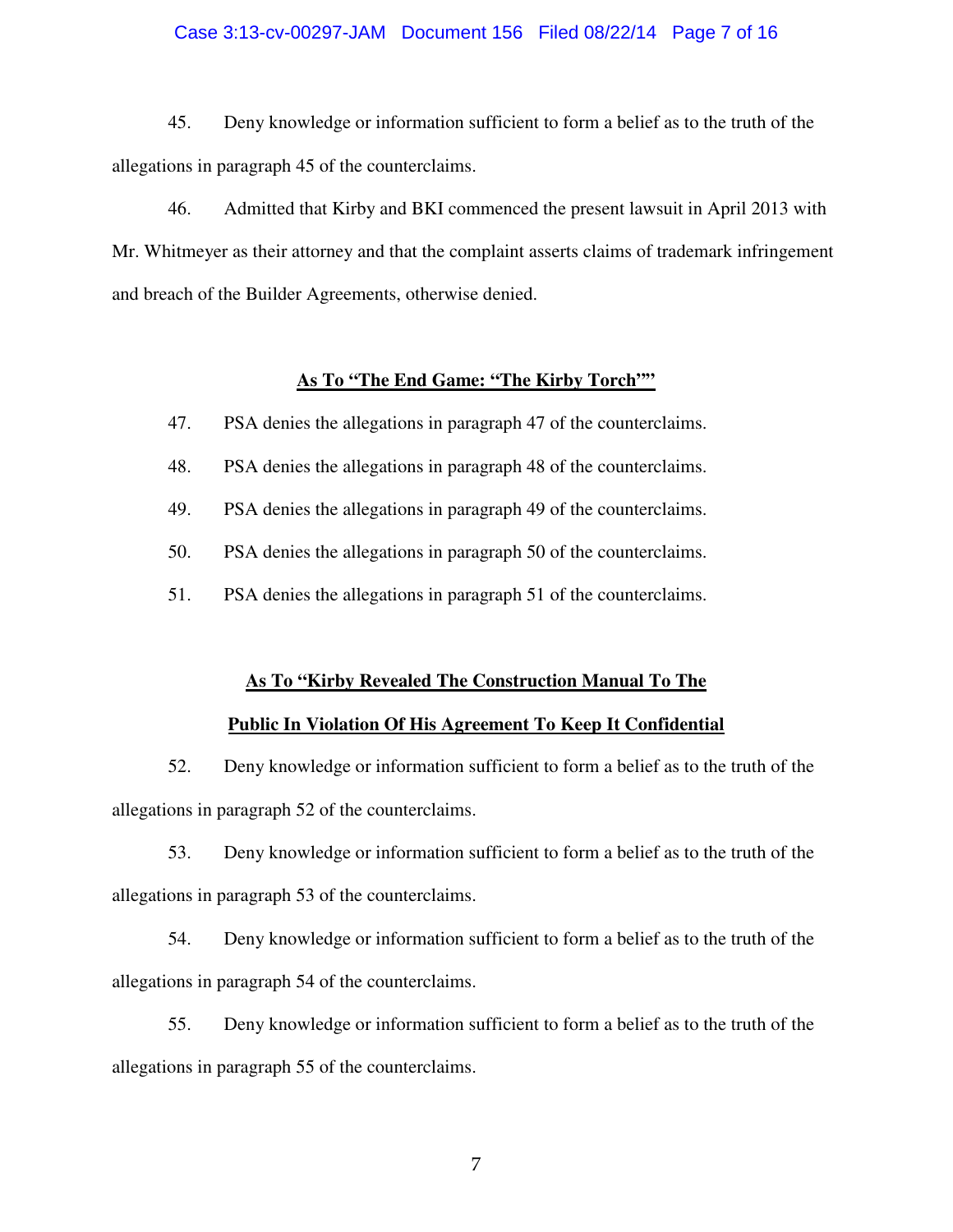#### Case 3:13-cv-00297-JAM Document 156 Filed 08/22/14 Page 8 of 16

 56. Deny knowledge or information sufficient to form a belief as to the truth of the allegations in paragraph 56 of the counterclaims.

 57. Deny knowledge or information sufficient to form a belief as to the truth of the allegations in paragraph 57 of the counterclaims.

## **As To "LaserPerformance And Quarter Moon Overpaid**

### **Royalties To Kirby, BKI and Global Sailing"**

 58. Deny knowledge or information sufficient to form a belief as to the truth of the allegations in paragraph 58 of the counterclaims.

 59. Deny knowledge or information sufficient to form a belief as to the truth of the allegations in paragraph 59 of the counterclaims.

## **As To "Kirby BKI And Global Sailing's Efforts To**

## **Intimidate ISAF, ILCA, LaserPerformance And Quarter Moon"**

 60. Deny knowledge or information sufficient to form a belief as to the truth of the allegations in paragraph 60 of the counterclaims.

 61. Deny knowledge or information sufficient to form a belief as to the truth of the allegations in paragraph 61 of the counterclaims.

 62. Deny knowledge or information sufficient to form a belief as to the truth of the allegations in paragraph 62 of the counterclaims.

 63. Deny knowledge or information sufficient to form a belief as to the truth of the allegations in paragraph 63 of the counterclaims.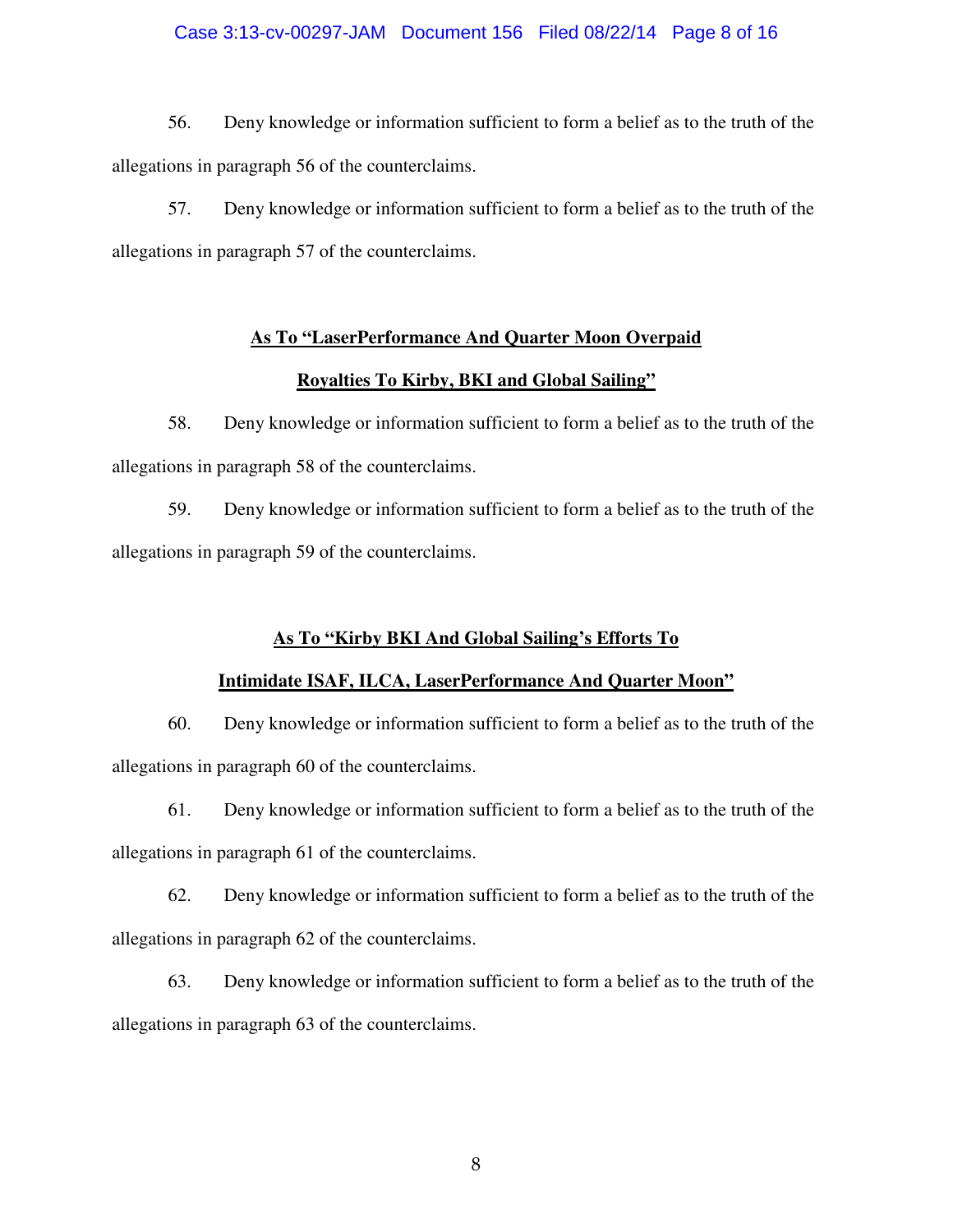#### Case 3:13-cv-00297-JAM Document 156 Filed 08/22/14 Page 9 of 16

 64. Deny knowledge or information sufficient to form a belief as to the truth of the allegations in paragraph 64 of the counterclaims.

 65. Deny knowledge or information sufficient to form a belief as to the truth of the allegations in paragraph 65 of the counterclaims.

 66. Deny knowledge or information sufficient to form a belief as to the truth of the allegations in paragraph 66 of the counterclaims.

#### **As To "Kirby, BKI and Global Sailing Have Refused**

#### **To Resolve The Issues Affecting The Laser Class"**

 67. Deny knowledge or information sufficient to form a belief as to the truth of the allegations in paragraph 67 of the counterclaims.

 68. Deny knowledge or information sufficient to form a belief as to the truth of the allegations in paragraph 68 of the counterclaims.

 69. Deny knowledge or information sufficient to form a belief as to the truth of the allegations in paragraph 69 of the counterclaims.

70. PSA denies the allegations of paragraph 70 of the counterclaims.

#### **ANSWERS TO FIRST COUNTERCLAIM**

71. Repeat each response to paragraphs 1 – 70 set forth above.

 72. Deny knowledge or information sufficient to form a belief as to the truth of the allegations in paragraph 72 of the counterclaims.

 73. Deny knowledge or information sufficient to form a belief as to the truth of the allegations in paragraph 73 of the counterclaims.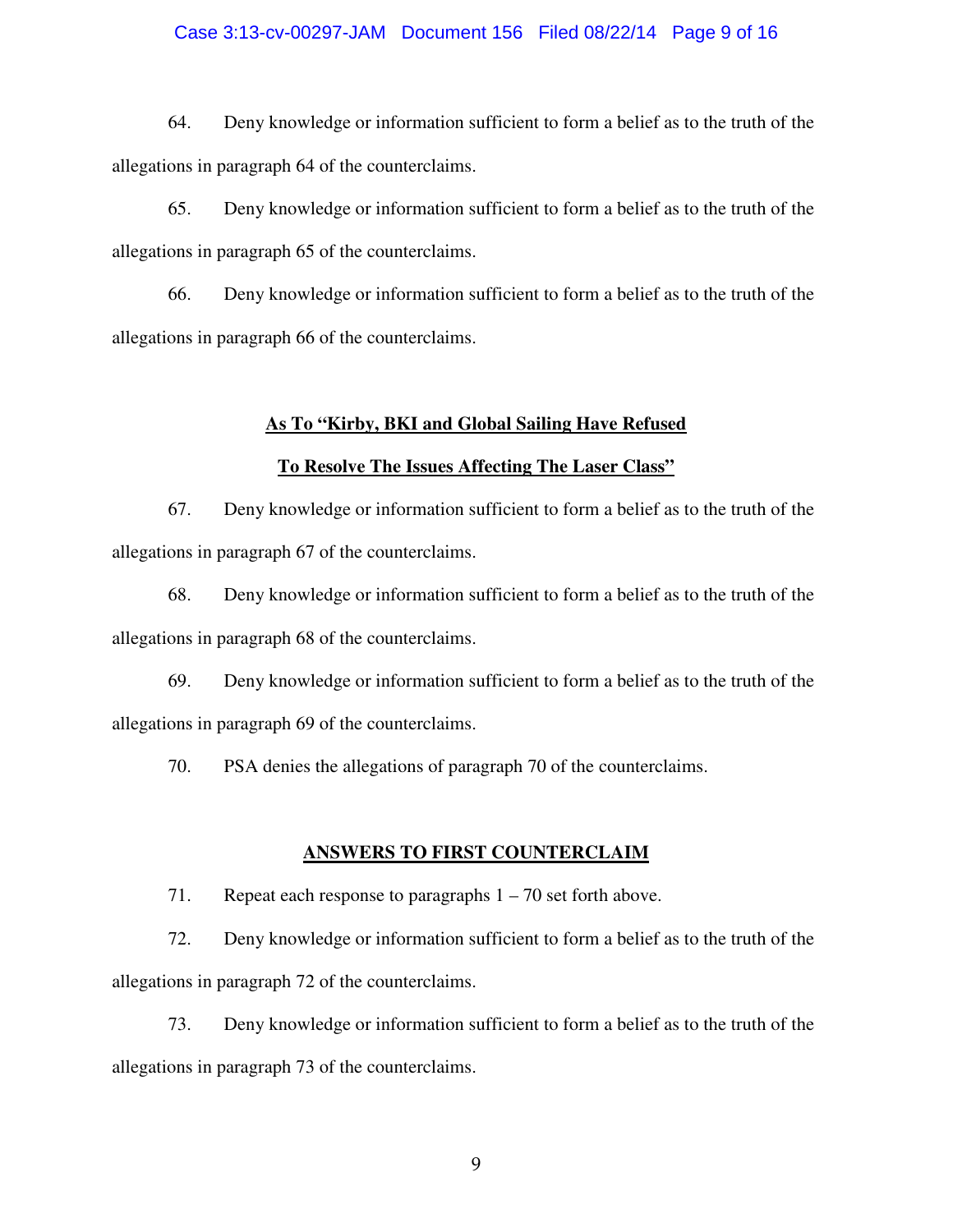#### Case 3:13-cv-00297-JAM Document 156 Filed 08/22/14 Page 10 of 16

 74. Deny knowledge or information sufficient to form a belief as to the truth of the allegations in paragraph 74 of the counterclaims.

 75. Deny knowledge or information sufficient to form a belief as to the truth of the allegations in paragraph 75 of the counterclaims.

 76. Deny knowledge or information sufficient to form a belief as to the truth of the allegations in paragraph 76 of the counterclaims.

#### **ANSWERS TO SECOND COUNTERCLAIM**

77. Repeat each response to paragraphs 1 – 76 set forth above.

 78. Deny knowledge or information sufficient to form a belief as to the truth of the allegations in paragraph 78 of the counterclaims.

 79. Deny knowledge or information sufficient to form a belief as to the truth of the allegations in paragraph 79 of the counterclaims.

 80. Deny knowledge or information sufficient to form a belief as to the truth of the allegations in paragraph 80 of the counterclaims.

 81. Deny knowledge or information sufficient to form a belief as to the truth of the allegations in paragraph 81 of the counterclaims.

 82. Deny knowledge or information sufficient to form a belief as to the truth of the allegations in paragraph 82 of the counterclaims.

#### **ANSWERS TO THIRD COUNTERCLAIM**

83. Repeat each response to paragraphs 1 – 82 set forth above.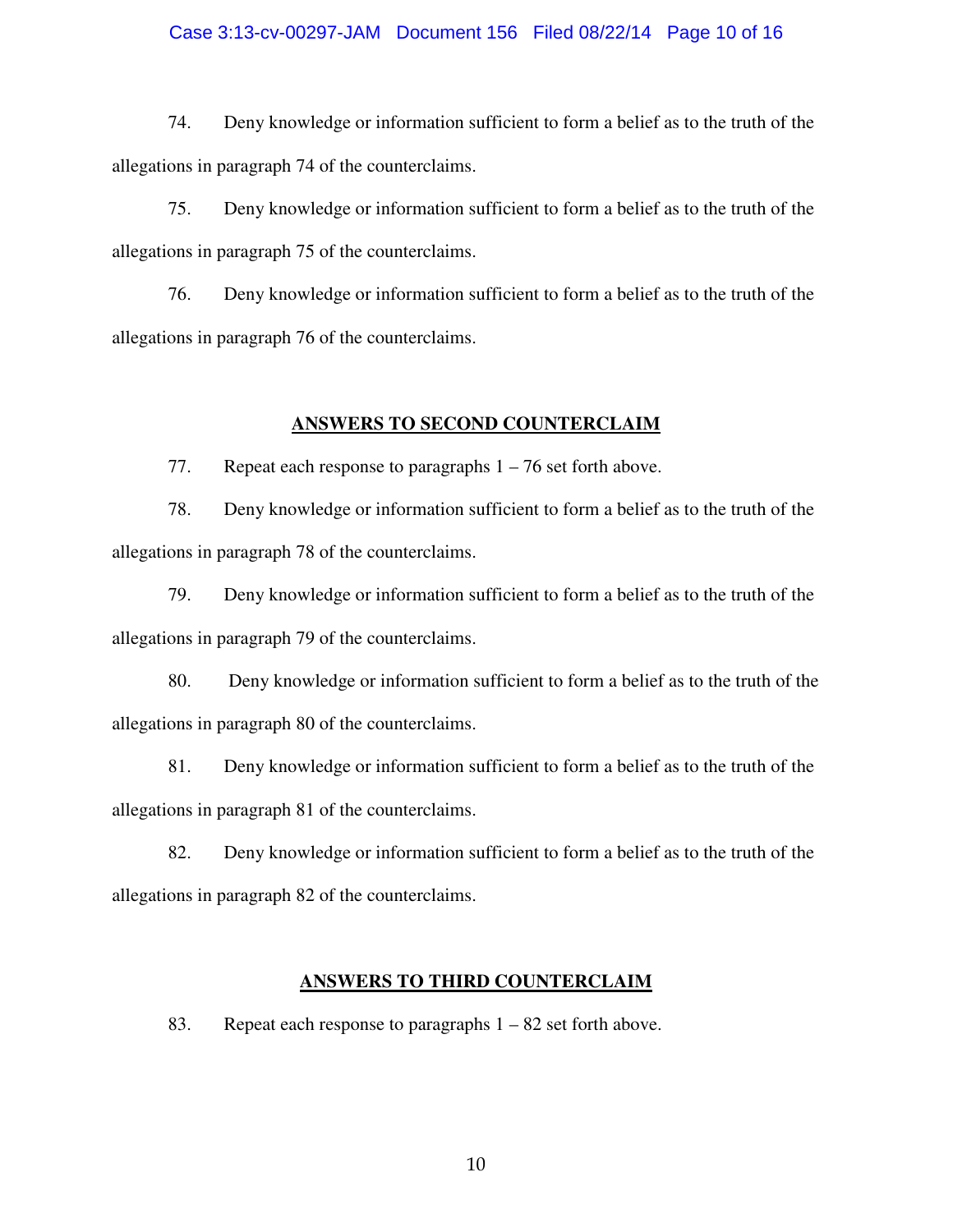#### Case 3:13-cv-00297-JAM Document 156 Filed 08/22/14 Page 11 of 16

 84. Deny knowledge or information sufficient to form a belief as to the truth of the allegations in paragraph 84 of the counterclaims.

 85. Deny knowledge or information sufficient to form a belief as to the truth of the allegations in paragraph 85 of the counterclaims.

 86. Deny knowledge or information sufficient to form a belief as to the truth of the allegations in paragraph 86 of the counterclaims.

 87. Deny knowledge or information sufficient to form a belief as to the truth of the allegations in paragraph 87 of the counterclaims.

 88. Deny knowledge or information sufficient to form a belief as to the truth of the allegations in paragraph 88 of the counterclaims.

- 89. PSA denies the allegations of paragraph 89.
- 90. PSA denies the allegations of paragraph 90.
- 91. PSA denies the allegations of paragraph 91.
- 92. PSA denies the allegations of paragraph 92.

#### **ANSWERS TO FOUTH COUNTERCLAIM**

- 93. Repeat each response to paragraphs 1 92 set forth above.
- 94. PSA denies the allegations of paragraph 94.
- 95. PSA denies the allegations of paragraph 95.

#### **ANSWERS TO FIFTH COUNTERCLAIM**

96. Repeat each response to paragraphs 1 – 95 set forth above.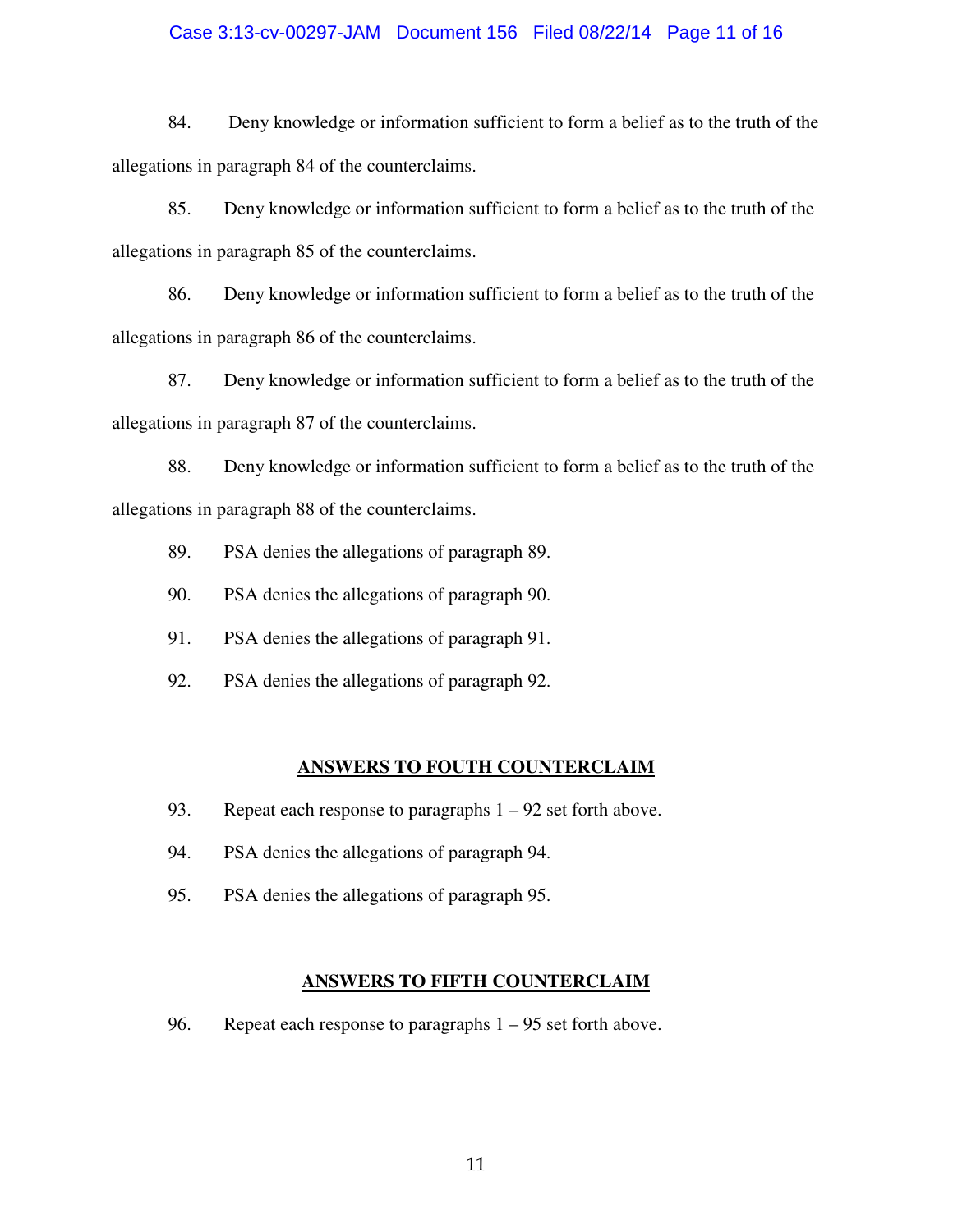#### Case 3:13-cv-00297-JAM Document 156 Filed 08/22/14 Page 12 of 16

97. PSA denies the allegations of paragraph 97.

 (a) Deny knowledge or information sufficient to form a belief as to the truth of the allegations in subsection (a).

 (b) Deny knowledge or information sufficient to form a belief as to the truth of the allegations in subsection (b).

- (c) Denied.
- 98. PSA denies the allegations of paragraph 98.
- 99. PSA denies the allegations of paragraph 99.
- 100. PSA denies the allegations of paragraph 100.
- 101. PSA denies the allegations of paragraph 101.

#### **ANSWERS TO SIXTH COUNTERCLAIM**

102. Repeat each response to paragraphs 1 – 101 set forth above.

 103. Deny knowledge or information sufficient to form a belief as to the truth of the allegations in paragraph 103.

 104. Deny knowledge or information sufficient to form a belief as to the truth of the allegations in paragraph 104 of the counterclaims.

 105. Deny knowledge or information sufficient to form a belief as to the truth of the allegations in paragraph 105 of the counterclaims.

 106. Deny knowledge or information sufficient to form a belief as to the truth of the allegations in paragraph 106 of the counterclaims.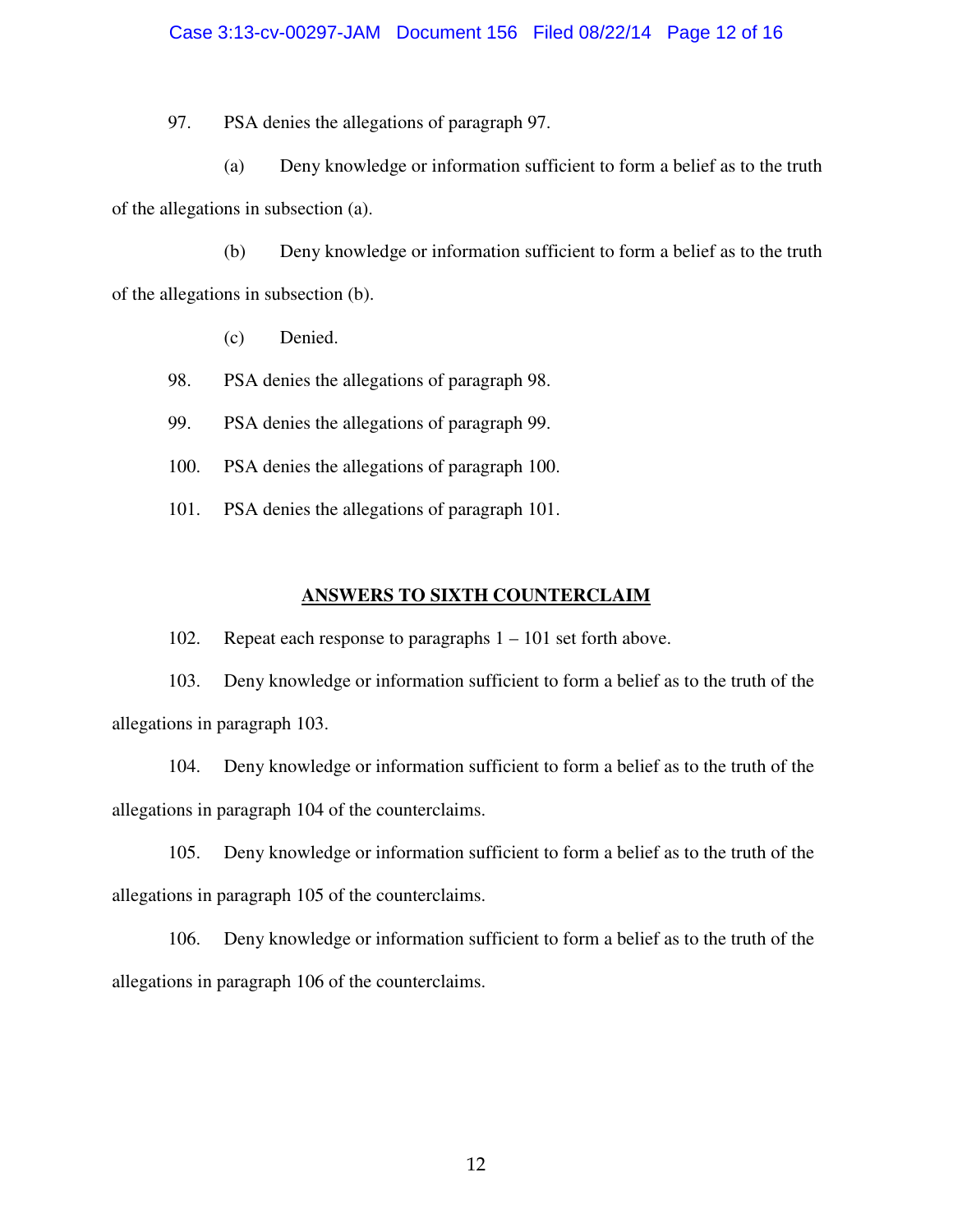#### **ANSWERS TO SEVENTH COUNTERCLAIM**

107. Repeat each response to paragraphs 1 – 106 set forth above.

 108. Deny knowledge or information sufficient to form a belief as to the truth of the allegations in paragraph 108 of the counterclaims.

 109. Deny knowledge or information sufficient to form a belief as to the truth of the allegations in paragraph 109 of the counterclaims.

 110. Deny knowledge or information sufficient to form a belief as to the truth of the allegations in paragraph 110 of the counterclaims.

 111. Deny knowledge or information sufficient to form a belief as to the truth of the allegations in paragraph 111 of the counterclaims.

#### **ANSWERS TO EIGHTH COUNTERCLAIM**

112. Repeat each response to paragraphs 1 – 111 set forth above.

 113. Deny knowledge or information sufficient to form a belief as to the truth of the allegations in paragraph 113 of the counterclaims.

 114. Deny knowledge or information sufficient to form a belief as to the truth of the allegations in paragraph 114 of the counterclaims.

 115. Deny knowledge or information sufficient to form a belief as to the truth of the allegations in paragraph 115 of the counterclaims.

 116. Deny knowledge or information sufficient to form a belief as to the truth of the allegations in paragraph 116 of the counterclaims.

 117. Deny knowledge or information sufficient to form a belief as to the truth of the allegations in paragraph 117 of the counterclaims.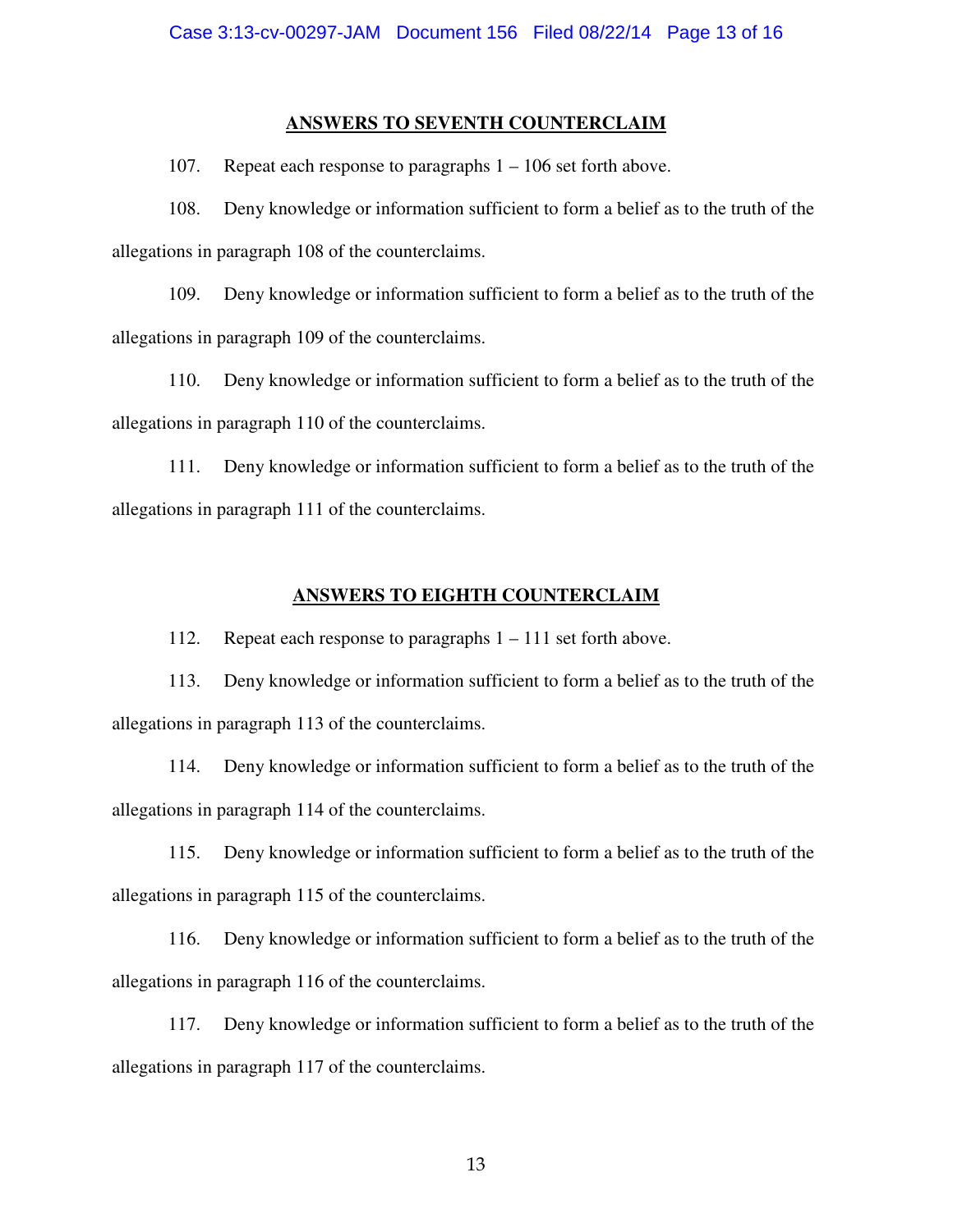118. Deny knowledge or information sufficient to form a belief as to the truth of the allegations in paragraph 118 of the counterclaims.

## **ANSWERS TO NINTH COUNTERCLAIM**

119. Repeat each response to paragraphs 1 – 118 set forth above.

 120. Deny knowledge or information sufficient to form a belief as to the truth of the allegations in paragraph 120 of the counterclaims.

 121. Deny knowledge or information sufficient to form a belief as to the truth of the allegations in paragraph 121 of the counterclaims.

# **As To "Prayer for Relief"**

PSA denies that counterclaim plaintiffs are entitled to the relief sought in paragraphs (a) – (k) and request that such relief be denied by the Court.

# **AFFIRMATIVE DEFENSES**

# **First Affirmative Defense**

122. The counterclaim complaint fails to state a claim upon which relief can be

granted.

# **Second Affirmative Defense**

123. Counterclaim Plaintiffs have no standing to bring this lawsuit.

# **Third Affirmative Defense**

124. Counterclaim Plaintiffs' claims are barred by the applicable statutes of limitations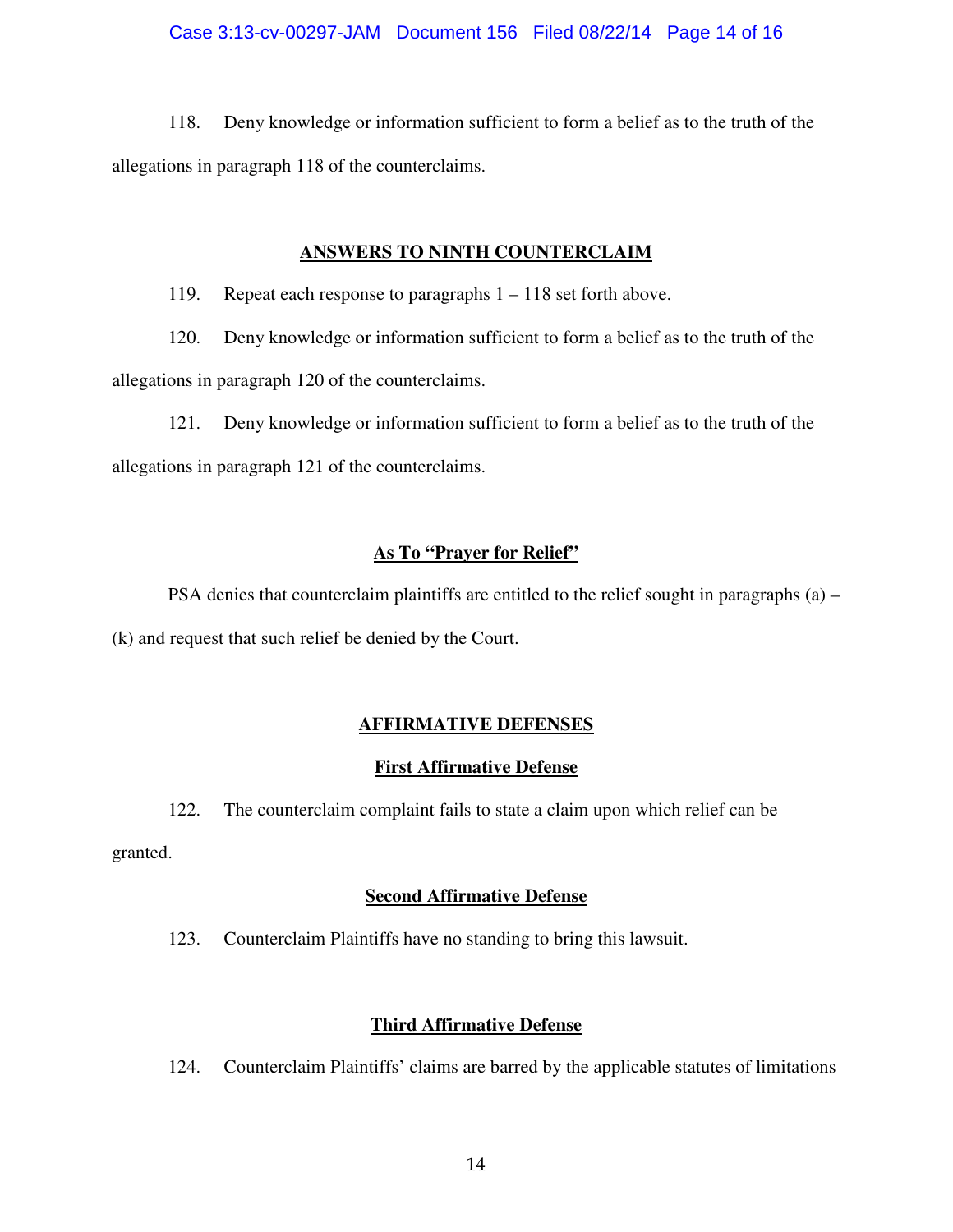and laches.

# **Fourth Affirmative Defense**

125. Counterclaim Plaintiffs are barred from relief under the doctrine of unclean hands.

# **Fifth Affirmative Defense**

126. The court lacks personal jurisdiction over PSA.

Respectfully Submitted

Dated: August 22, 2014 By:/s/Kevin H. Vanderleeden Kevin H. Vanderleeden *(pro hac vice)* J. Kevin Grogan, Esq. (CT Bar No. CT00331) John C. Linderman, Esq. (CT Bar No. CT04291) McCormick, Paulding & Huber, LLP 185 Asylum Street, CityPlace II Hartford, CT 06103 Tel. (860) 549-5290 Facsimile: (413) 733-4543